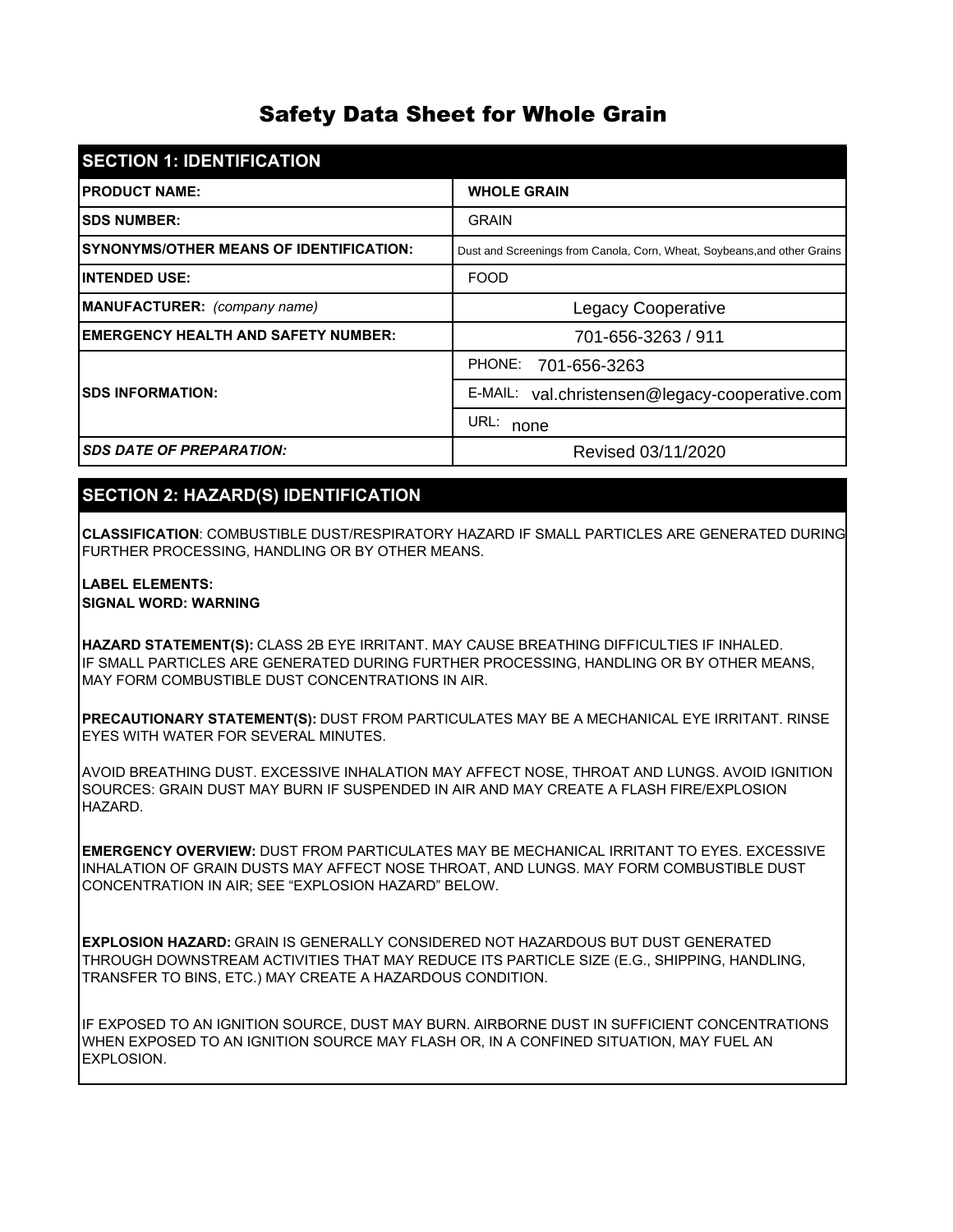| <b>SECTION 3: COMPOSITION/INFORMATION ON INGREDIENTS</b>               |              |                      |  |  |  |
|------------------------------------------------------------------------|--------------|----------------------|--|--|--|
|                                                                        |              |                      |  |  |  |
| <b>COMPONENT</b>                                                       | <b>CASRN</b> | <b>CONCENTRATION</b> |  |  |  |
| <b>WHOLE GRAINS</b>                                                    |              | UP TO 100%           |  |  |  |
| FOREIGN MATERIAL (SUCH AS ORGANIC PLANT MATERIAL)<br><b>GRAIN DUST</b> |              | $0 - 5%$             |  |  |  |
|                                                                        |              | $0 - 5%$             |  |  |  |
|                                                                        |              |                      |  |  |  |
|                                                                        |              |                      |  |  |  |

# **SECTION 4: FIRST AID MEASURES**

#### **INHALATION:**

REMOVE PERSON FROM EXPOSURE. SEEK MEDICAL ATTENTION FOR ANY BREATHING DIFFICULTY.

#### **INGESTION:**

IF SWALLOWED, GIVE SEVERAL GLASSES OF WATER TO DILUTE. NEVER GIVE ANYTHING BY MOUTH TO AN UNCONSCIOUS PERSON.

#### **SKIN CONTACT:**

WASH AFFECTED SKIN WITH SOAP AND WATER.

#### **EYE CONTACT:**

FLUSH EYES WITH WATER. SEEK MEDICAL ATTENTION AS NEEDED.

### **SECTION 5: FIREFIGHTING MEASURES**

**FLASH POINT (METHOD):** N/A

**FLAMMABLE LIMITS: LEL:** UNKNOWN **UEL:** UNKNOWN

**AUTOIGNITION TEMPERATURE:** UNKNOWN

**HAZARDOUS COMBUSTION PRODUCTS:** OXIDES OF CARBON

**SPECIAL FIREFIGHTING PROCEDURES:** EXTINGUISH WITH WATER FOG, DRY CHEMICAL POWDERS OR FOAM. DO NOT USE STRONG STREAMS OF WATER OR DRY CHEMICAL IF DUST CAN BE DISPERSED INTO THE AIR. DUST PLACED IN SUSPENSION WITH AN IGNITION SOURCE PRESENT MAY FLASH OR EXPLODE.

**UNUSUAL FIRE AND EXPLOSION HAZARDS: WHOLE GRAIN IS NOT EXPLOSIVE.** FINE DUST DISPERSED IN AIR AT A SUFFICIENT CONCENTRATION MAY IGNITE IF EXPOSED TO AN IGNITION SOURCE.

### **SECTION 6: ACCIDENTAL RELEASE MEASURES**

CLEAN UP WITH SOFT BRISTLE BROOM(S) OR A VACUUM APPROVED FOR A CLASS II HAZARDOUS LOCATION. DUST DEPOSITS SHOULD BE MAINTAINED TO A MINIMUM ON SURFACES, AS THESE COULD FORM AN EXPLOSIVE MIXTURE IF THEY ARE RELEASED INTO THE ATMOSPHERE IN SUFFICIENT CONCENTRATION. AVOID DISPERSAL OF DUST IN THE AIR (I.E. CLEANING DUST SURFACES WITH COMPRESSED AIR IN THE PRESENCE OF IGNITION SOURCE SHOULD NOT BE ALLOWED.)

### **SECTION7: HANDLING AND STORAGE**

FINE DUST DISPERSED IN AIR AT A SUFFICIENT CONCENTRATION MAY IGNITE IF EXPOSED TO AN IGNITION SOURCE. REMOVE GRAIN DUST FROM AREA/PROCESSING EQUIPMENT PRIOR TO USING ANY HEAT PRODUCING EQUIPMENT SUCH AS ARC WELDERS, CUTTING TORCHES AND SPARK/HEAT PRODUCING TOOLS SUCH AS PORTABLE SURFACE GRINDERS. ACCORDING TO 29 CFR 1910.272(F) A HOT WORK PERMIT IS REQUIRED.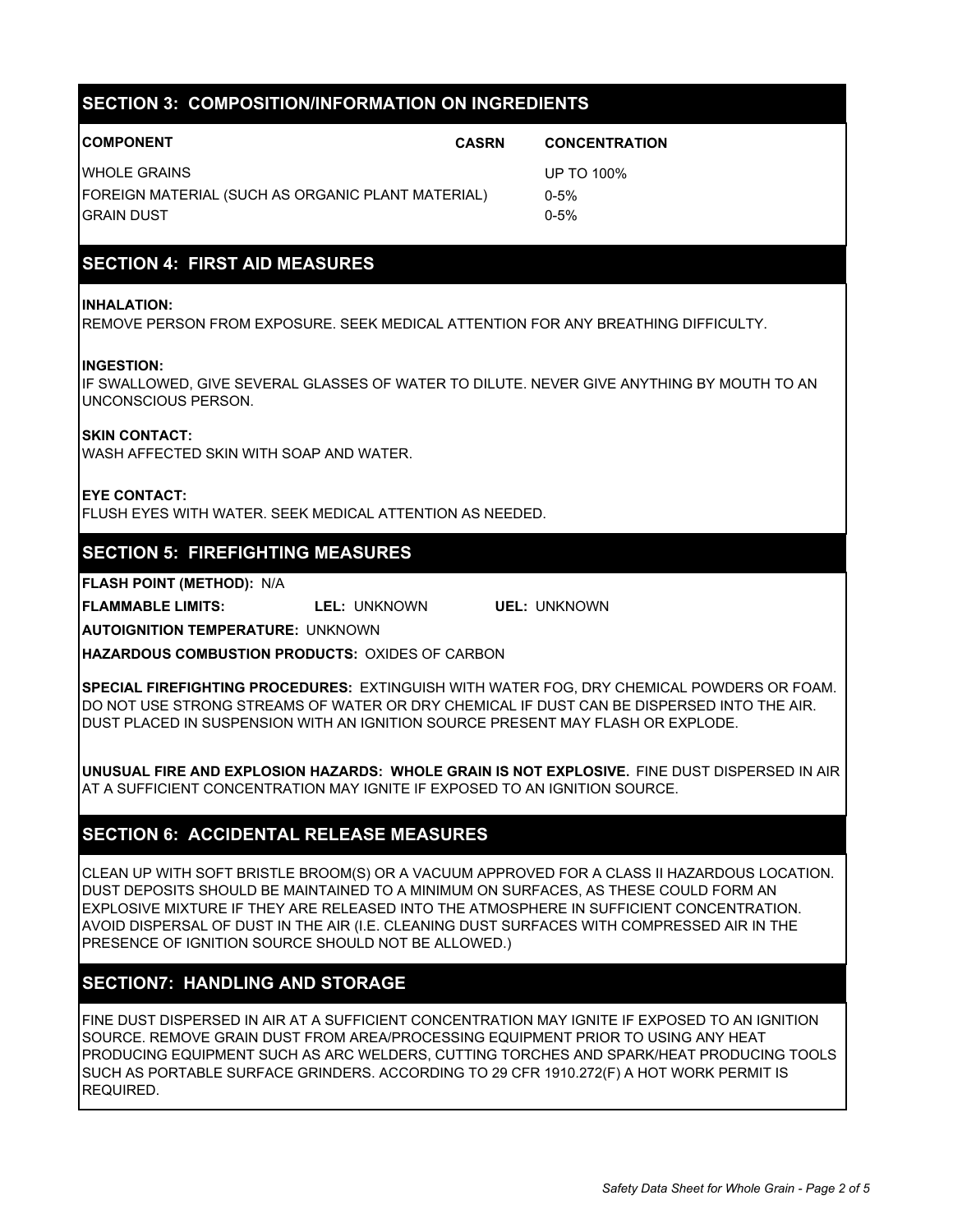### **SECTION 8: EXPOSURE CONTROLS/PERSONAL PROTECTION**

**RESPIRATORY PROTECTION:** WEAR AN APPROVED NIOSH DUST RESPIRATOR WHENEVER DUST CONCENTRATIONS IN THE WORK AREA ARE ABOVE ACGIH TLV/OSHA PELS

#### **GRAIN DUST (WHEAT, OAT AND BARLEY)**

| OSHA PEL | <b>ACGIH TLV</b> |
|----------|------------------|
| 10 MG/M3 | $4MG/M3*$        |

#### **OTHER GRAINS**

| <b>OSHA PEL</b>      | <b>ACGIH TLV</b> |
|----------------------|------------------|
| 15 MG/M3 (TOTAL)     | 10 MG/M3*        |
| 5 MG/M3 (RESPIRABLE) |                  |

*\* THIS TLV APPLIES TO NUISANCE PARTICULATES. THE GRAIN INDUSTRY BELIEVES THERE IS CURRENTLY INADEQUATE DATA TO SUPPORT THIS TLV.*

#### **VENTILATION: LOCAL EXHAUST:** IF NEEDED **MECHANICAL (GENERAL):** IF NEEDED

ENSURE THAT DUST HANDLING SYSTEMS (SUCH AS EXHAUST DUCTS, DUST COLLECTORS, VESSELS, AND PROCESSING EQUIPMENT) ARE DESIGNED IN A MANNER TO PREVENT THE ESCAPE OF DUST INTO THE WORK AREAS. USE ONLY APPROPRIATELY CLASSIFIED ELECTRICAL EQUIPMENT AND POWERED INDUSTRIAL TRUCKS.

#### **PROTECTIVE GLOVES:** N/A

**EYE PROTECTION:** SAFETY GLASSES / GOGGLES SUGGESTED IN DUSTY CONDITIONS

**WORK/HYGIENIC PRACTICES:** GOOD PERSONAL HYGIENE PRACTICES SHOULD BE FOLLOWED. AVOID EXCESSIVE DUST ACCUMULATION AND CONTROL IGNITION SOURCES. WHERE APPROPRIATE, EMPLOY GROUNDING, VENTING, AND EXPLOSION RELIEF PROVISIONS IN ACCORDANCE WITH ACCEPTED ENGINEERING PRACTICES IN PROCESSES CAPABLE OF GENERATING DUST AND/OR STATIC ELECTRICITY.

### **SECTION 9: PHYSICAL AND CHEMICAL PROPERTIES**

**FLASH POINT (METHOD):** N/A

**FLAMMABLE LIMITS: LEL:** UNKNOWN **UEL:** UNKNOWN

**AUTOIGNITION TEMPERATURE:** UNKNOWN

#### **APPEARANCE:**

NATURAL GRAIN COLOR - WHOLE GRAIN GRAIN DUST - LIGHT, GRAYISH OR BROWN POWDER

**UPPER/LOWER FLAMMABILITY OR EXPLOSIVE LIMITS:** WHEN DISPERSED INTO THE AIR IN SUFFICIENT CONCENTRATIONS GRAIN DUST CAN EXPLODE IN THE PRESENCE OF AN IGNITION SOURCE. DO NOT ALLOW DUST TO BECOME DISPERSED INTO THE AIR, EVEN BY THE EXTINGUISHING AGENT. MINIMUM EXPLOSIVE CONCENTRATION IS *55 G/M3* . HOWEVER, MOISTURE CONTENT, PARTICLE SIZE, CALORIC PROPERTIES, AND SPECIFIC INGREDIENTS ALSO AFFECT THE EXPLOSIVENESS OF GRAIN DUST.

THE FLASH POINT AND FLAMMABLE LIMITS ARE ACCURATE BECAUSE GRAIN DUST HAS NO FLASH POINT, LEL, OR UEL DUE TO ITS PROPERTIES. THE FIREFIGHTING MEASURES LISTED ARE IN ACCORD WITH OTHER SIMILAR SDS.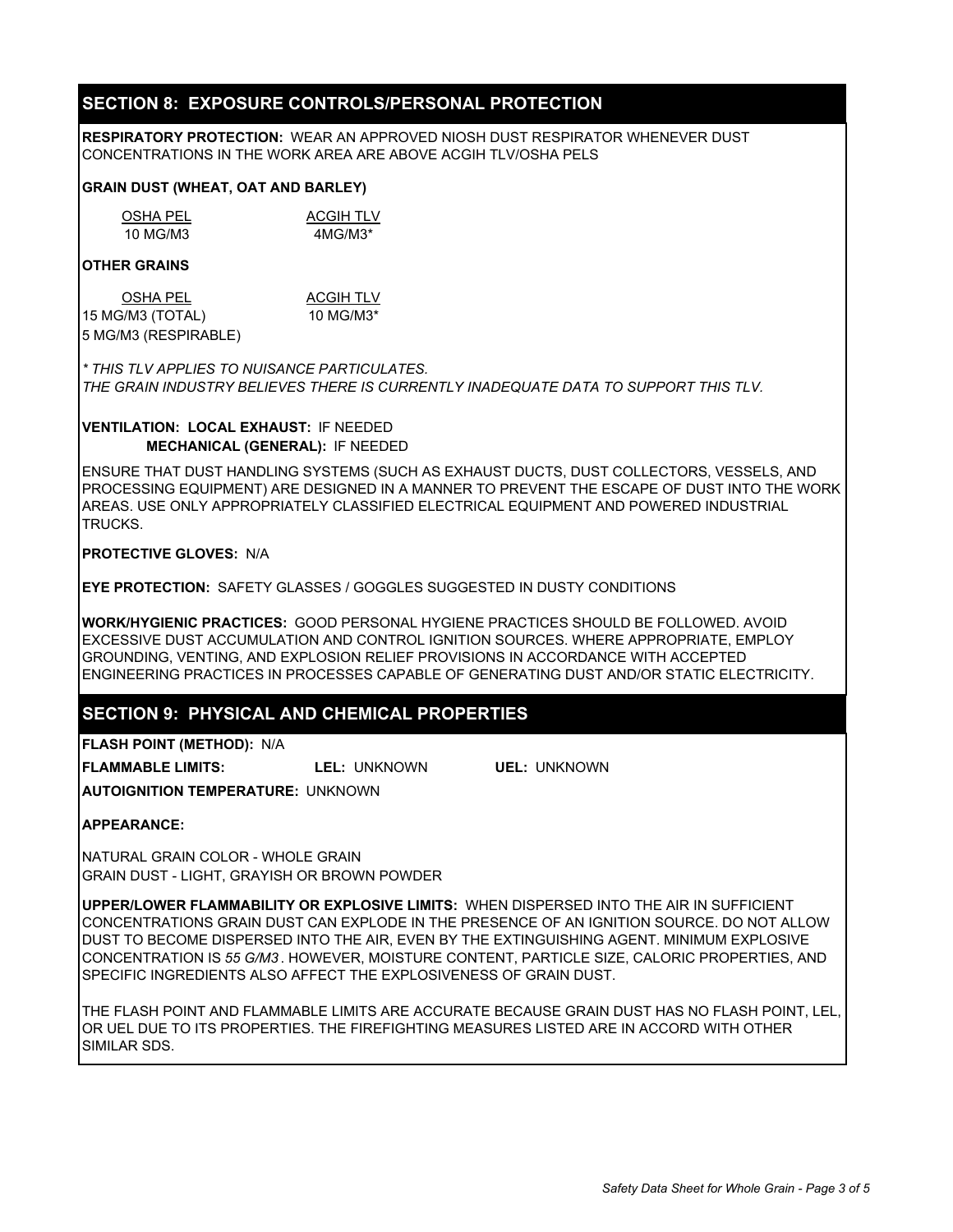FOR AN EXPLOSION TO OCCUR, FOUR CONDITIONS MUST EXIST: FIRST, OXYGEN MUST BE PRESENT. SECOND, THERE MUST BE AN IGNITION SOURCE (E.G. ELECTRICAL SHORT, SPARKS, ETC.). THIRD, THERE MUST BE FUEL (E.G. GRAIN DUST IN SUSPENSION). FOURTH, THERE MUST BE CONTAINMENT OF SUSPENDED GRAIN DUST (I.E. SILO, VESSEL, ETC.). ALTHOUGH AN EXPLOSION WILL NOT OCCUR IF THERE IS NO CONTAINMENT, THE DUST CAN STILL IGNITE, RESULTING IN A FIRE.

AS NOTED, EXPLOSIONS ARE DEPENDENT UPON THE CONCENTRATION OF THE FUEL (E.G. GRAIN DUST) SUSPENDED IN THE AIR. THE MINIMUM EXPLOSIVE CONCENTRATION (MEC) FOR GRAIN DUST IS AROUND 55G/M3. THE MEC VARIES ACCORDING TO THE PARTICLE SIZE AND CALORIC PROPERTIES OF THE PRODUCT. IN ADDITION, THE SPECIFIC INGREDIENTS OF THE GRAIN DUST WILL AFFECT THE MEC. THEREFORE, THE LISTED MEC RANGE WOULD BE APPROPRIATE.

THE FOLLOWING INSERT TAKEN FROM "PREVENTING GRAIN DUST EXPLOSIONS" EXPLAINS EXPLOSIVE LIMITS FOR GRAIN DUST:

*"A TEXAS A&M UNIVERSITY DUST CONTROL SCIENTIST SUGGESTS THAT THE MEC RANGE IS ABOUT 50 TO 150 GRAMS PER CUBIC METER, DEPENDING ON THE TYPE OF DUST AND THE SIZE OF PARTICLES (PARNELL, 1998). THIS EQUATES TO THE SAME MEC LEVEL USED BY THE NATIONAL GRAIN AND FEED ASSOCIATION (NGFA). NGFA STATES THAT THE BROAD, GENERALLY ACCEPTED MEC FOR GRAIN DUST EXPLOSIONS IS ABOUT 0.05 OUNCES PER CUBIC FOOT OF VOLUME. IT SAYS THAT THE OPTIMUM EXPLOSIVE CONCENTRATION (DEC) IS ABOUT 0.5 TO 1.0 OUNCES PER CUBIC FOOT - ABOUT 10 TIMES THE MEC (GILLIS, 1985, P. 43)."*

**ODOR:** NO DISTINCT ODOR (OUT-OF-CONDITION PRODUCTS MAY BE SOUR OR MUSTY)

| <b>VAPOR PRESSURE: N/A</b>                        | <b>ODOR THRESHHOLD: N/A</b>                         | <b>VAPOR DENSITY: N/A</b> |  |  |
|---------------------------------------------------|-----------------------------------------------------|---------------------------|--|--|
| PH: N/A                                           | <b>MELTING POINT/FREEZING POINT: N/A</b>            |                           |  |  |
| <b>SOLUBILITY (IES): N/A</b>                      | <b>INITIAL BOILING POINT AND BOILING RANGE: N/A</b> |                           |  |  |
| <b>PARTITION COEFFICIENT N-OCTANOL/WATER: N/A</b> |                                                     |                           |  |  |
| <b>FLASH POINT: N/A</b>                           | <b>AUTO-IGNITION TEMPERATURE: N/A</b>               |                           |  |  |
|                                                   |                                                     |                           |  |  |

**EVAPORATION RATE:** N/A **DECOMPOSITION TEMPERATURE:** N/A

# **SECTION 10: STABILITY AND REACTIVITY**

**STABILITY: CONDITION TO AVOID:** DISPERSING DUST IN AIR, ABOVE MEC, AND EXPOSURE TO POTENTIAL IGNITION SOURCES **STABLE:** X

**INCOMPATIBILITY (MATERIALS TO AVOID):** NONE KNOWN

**HAZARDOUS DECOMPOSITION OR BYPRODUCTS:** CO2 H2S AND OXYGEN DEFICIENT ATMOSPHERE UNDER IMPROPER STORAGE CONDITIONS

**HAZARDOUS POLYMERIZATION: CONDITION TO AVOID:** N/A

**WILL NOT OCCUR:** X

**REACTIVITY:**

# **SECTION 11: TOXICOLOGICAL INFORMATION**

**ROUTES OF EXPOSURE: INHALATION:** X **SKIN:** X **EYES:** X **INGESTION:** UNLIKELY **CARCINOGENICITY: NTP:** NO **ARC MONOGRAPHS:** NO **OSHA REGULATED:** NO

**ACUTE:** MAY BE MECHANICAL IRRITANT TO SKIN AND EYES. EXCESSIVE INHALATION OF GRAIN DUSTS MAY AFFECT THE NOSE, THROAT, AND LUNGS.

**CHRONIC:** REPEATED AND PROLONGED EXPOSURE TO GRAIN DUSTS MAY AFFECT THE RESPIRATORY SYSTEM OR CAUSE SENSITIZATION. SMOKERS HAVE AN INCREASED RISK OF REPIRATORY EFFECTS.

**SIGNS AND SYMPTOMS OF EXPOSURE:** IRRITATION TO THE SKIN, EYES, NOSE OR THROAT MAY OCCUR. SOME PEOPLE MAY OCCASIONALLY EXPERIENCE COUGHING.

**MEDICAL CONDITIONS GENERALLY AGGRAVATED BY EXPOSURE:** ALLERGIES AND RESPIRATORY AILMENTS.